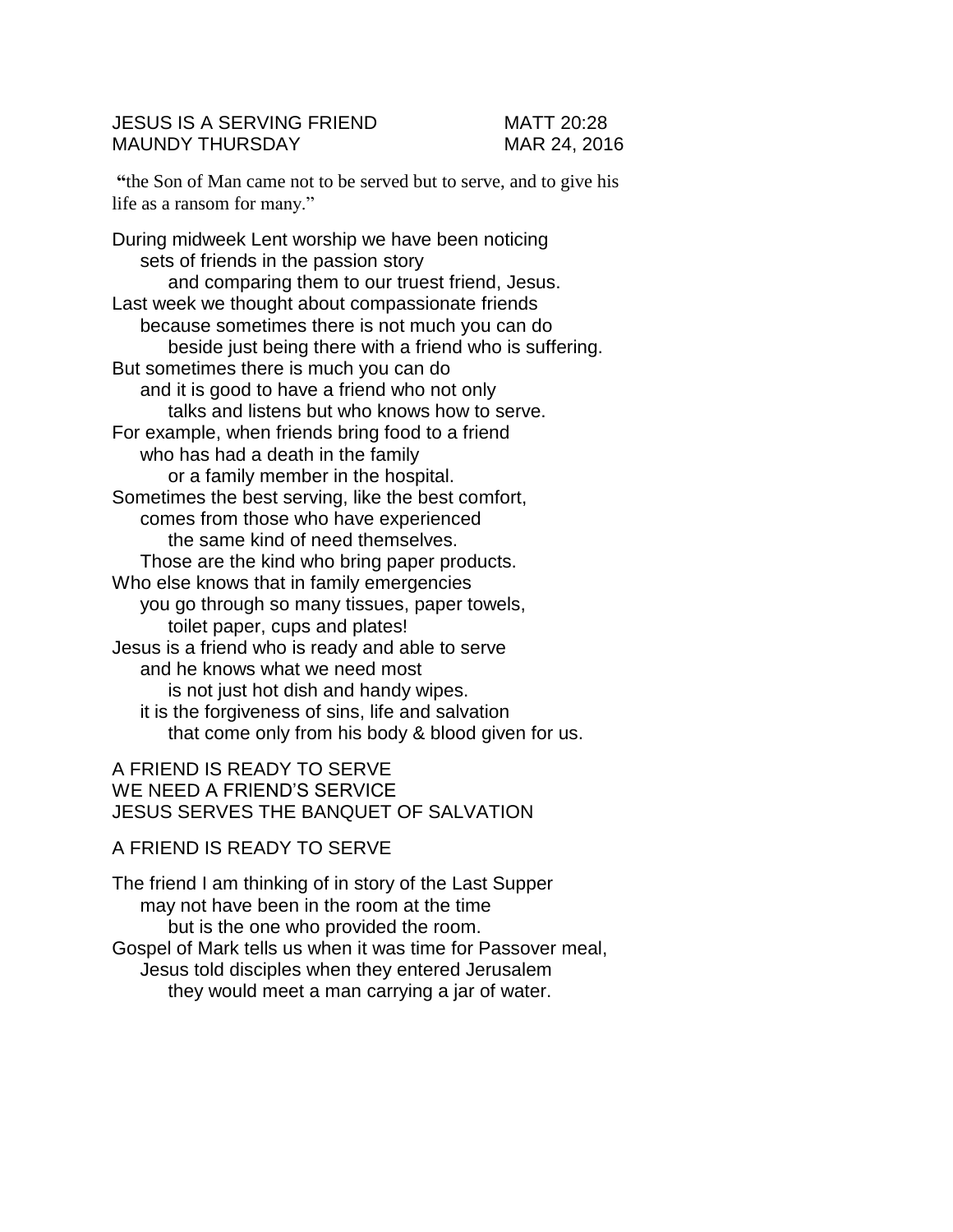and they were to follow him to a house where they would eat the Passover. How did Jesus know this would happen this way? It was rare for a man to carry a water jar. Usually it was women who did this. This was a man who was ready to serve. He did not say carrying water is not my job. It needed to be done and so he did it. He was not like disciples at the supper that evening who all knew they had dirty feet but also knew it was job of lowest servant to wash feet so all of them sat on their hands and did nothing. I think Jesus knew this particular man. because he was a friend of his, and Jesus knew he not only carried his own water but had offered the use of his own house to Jesus when in town. Not only that, but when disciples got there, his upper room was already furnished and ready. Now that is service. Jesus also was ready to serve when the time came. He knew why he had come into the world and he knew that now his hour had come for him to carry water for us, so to speak, to obey & suffer in way that is rightfully our job, not his, so that when the time comes for us there is a friend who has a room all ready for us in the mansions of heaven. This is good because…

### WE NEED A FRIEND'S SERVICE

I remember when my family first moved to Mankato and had only a few hours between when those we bought our house from moved out and the truck arrived with our things to move in. I remember the new friends from Good Shepherd who came and pitched in to help us clean. We needed that help of cleaning. Jesus saw that his friends needed his help in cleaning. They were about to eat a banquet at which they reclined with their feet up, but they weren't ready. They were too dirty.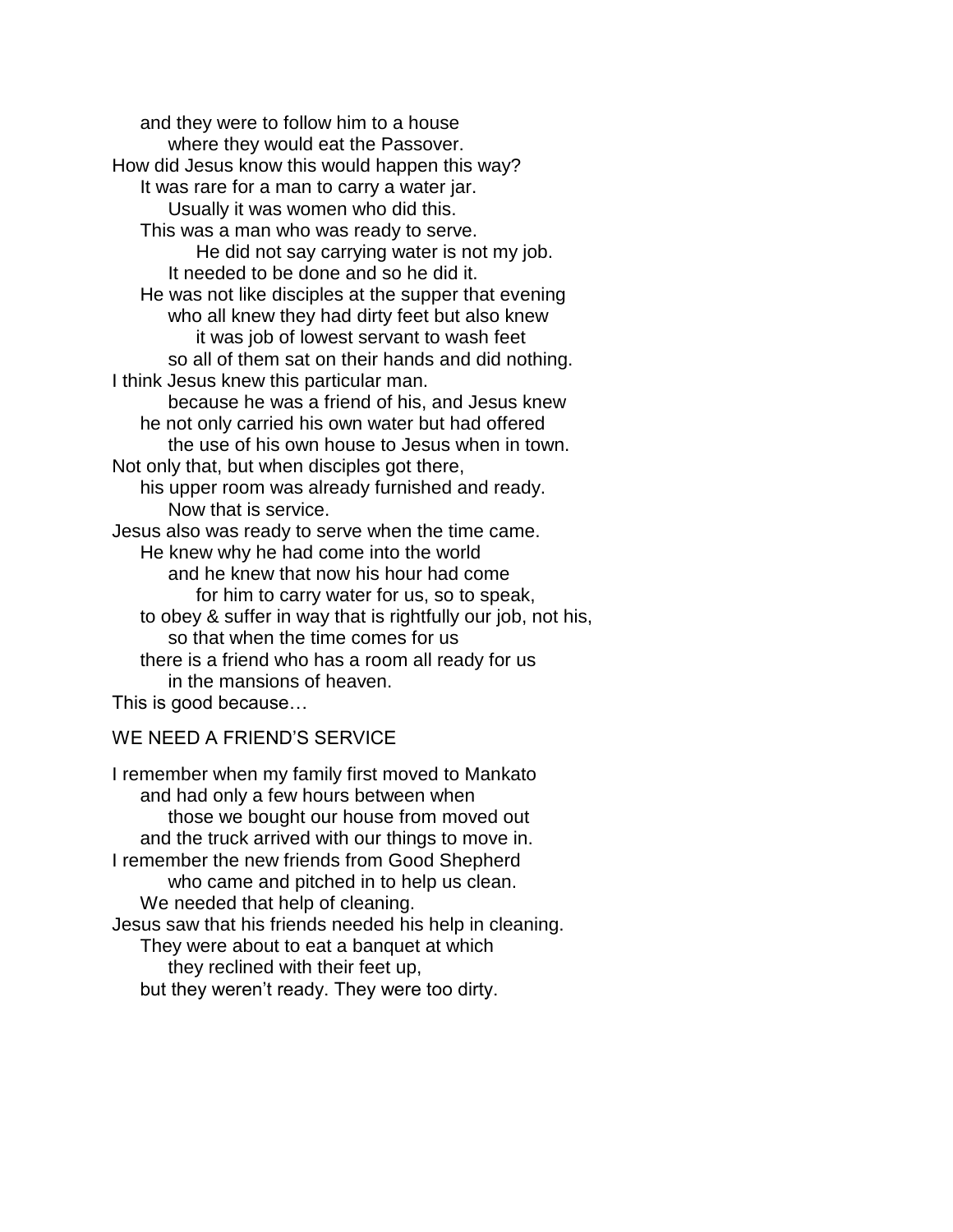Jesus points out to disciples that they were to do what he had done for them. Some still today respond to this by an annual foot washing ceremony on Maundy Thursday. This is an impressively humble thing to do but I think it misses the whole point. Why did Jesus wash feet? Because that is what they needed. Having feet washed is not what most need today but maybe having toenails trimmed is, or having diapers changed or cleaning up a mess after an accident. A good way for us to respond to this instruction may be to think about what needs to be done that friend might not be able to do for self or even ask for because it may seem lowly or unpleasant to do. That is the kind of friend people need. This is kind of friend Jesus is for us. We are not ready for the great banquet of heaven because we are still dirty. And cleaning ourselves up is not something we can do. It is less like washing our feet than middle of back. First it is hard for us to see our own sins even when God's word is pointing them out to us but the problem is the filth of sin in our hearts and cleaning our own hearts is as impossible as doing our own heart surgery. We need a friend who can do it for us.

# JESUS SERVES THE BANQUET OF SALVATION

**"**the Son of Man came not to be served but to serve, and to give his life as a ransom for many."

In this verse, Jesus points to the ultimate way he will serve us, by dying to pay for our sins. Jesus greatest service in the upper room

was not washing feet before the meal

but the meal itself in which he serves them himself.

When Jesus washes the disciples' feet he comments that they may not understand now what he is doing.

What he goes on to feed them is even harder to understand. First they did not yet understand that he was actually going to suffer and die on the cross.